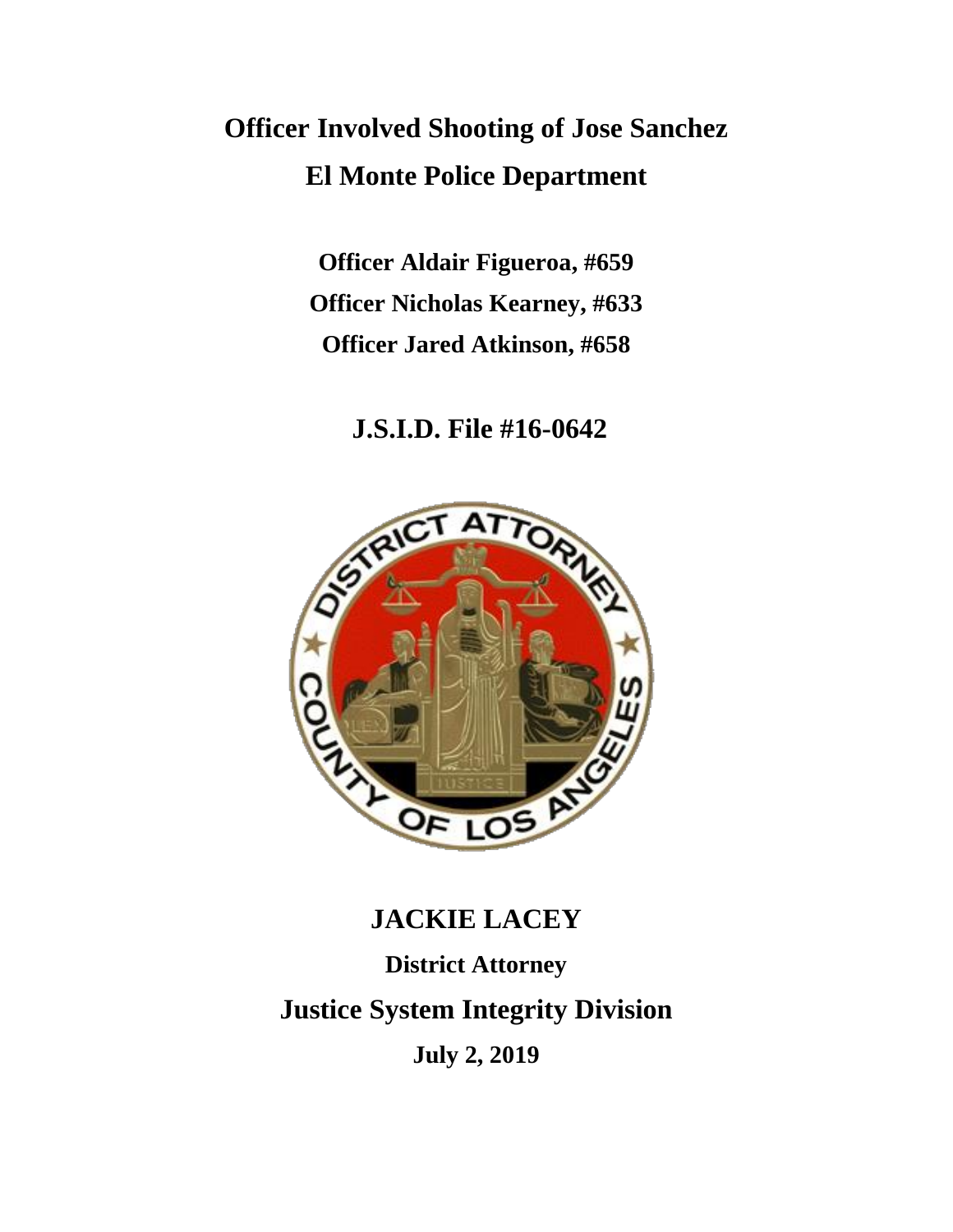## **MEMORANDUM**

| TO:             | <b>CHIEF DAVID REYNOSO</b>                       |
|-----------------|--------------------------------------------------|
|                 | El Monte Police Department                       |
|                 | 11333 Valley Boulevard                           |
|                 | El Monte, California 91731                       |
|                 | CAPTAIN KENT WEGENER                             |
|                 | Los Angeles County Sheriff's Department          |
|                 | Homicide Bureau                                  |
|                 | 1 Cupania Circle                                 |
|                 | Monterey Park, California 91755                  |
| FROM:           | <b>JUSTICE SYSTEM INTEGRITY DIVISION</b>         |
|                 | Los Angeles County District Attorney's Office    |
| <b>SUBJECT:</b> | <b>Officer Involved Shooting of Jose Sanchez</b> |
|                 | J.S.I.D. File #16-0642                           |
|                 | E.M.P.D. File #16-043293                         |
|                 | L.A.S.D. File #016-00148-3199-013                |
| DATE:           | July 2, 2019                                     |
|                 |                                                  |

The Justice System Integrity Division of the Los Angeles County District Attorney's Office has completed its review of the December 23, 2016, fatal shooting of Jose Sanchez by El Monte Police Department (EMPD) Officers Aldair Figueroa, Nicholas Kearney, and Jared Atkinson. We have determined that Officer Figueroa, Officer Kearney and Officer Atkinson acted in lawful self-defense and the defense of others when they fired their duty weapons.

The District Attorney's Command Center was notified of this shooting on December 23, 2016, at approximately 11:41 p.m. The District Attorney Response Team responded to the location of the shooting, where they received a briefing and walk-through of the scene.

The following analysis is based on investigative reports, interviews, radio transmissions, 9-1-1 calls, crime scene photographs and diagrams, videos, and autopsy, toxicology and ballistic reports submitted to this office by the Los Angeles County Sheriff's Department (LASD) Homicide Bureau. Compelled statements were not considered for purposes of this analysis.

## **FACTUAL ANALYSIS**

On December 23, 2016, at approximately 9:16 p.m., EMPD Officer Cody Cowell, who was wearing a full police uniform and driving a marked black and white police vehicle, observed a Chevrolet Trailblazer SUV stopped northbound on Peck Road, blocking the intersection of Peck Road and Ramona Boulevard. The traffic light for the SUV was red. Cross-traffic was forced to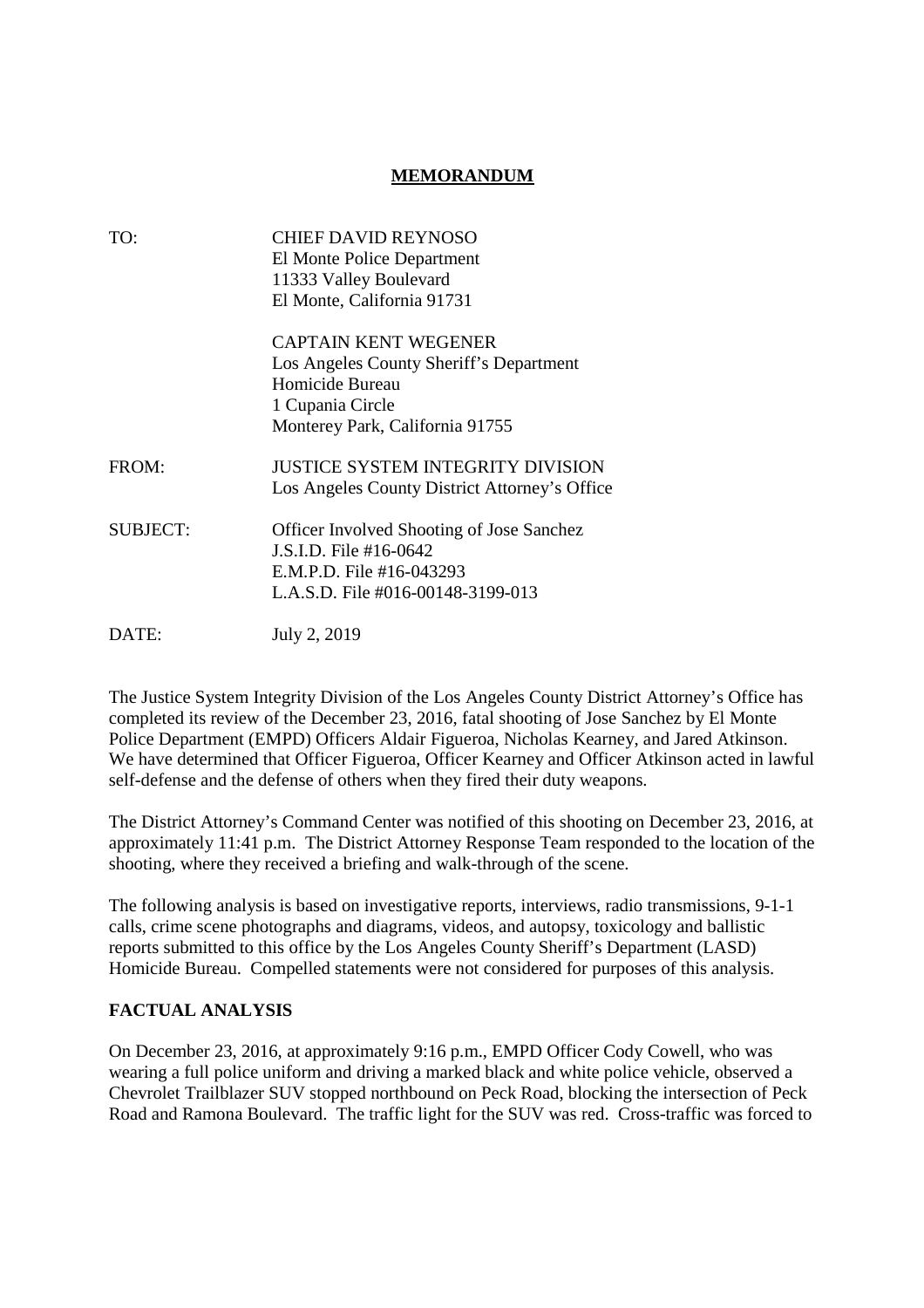drive around the SUV. It was dark and raining heavily, and driving conditions were dangerous. Cowell, who was driving southbound on Peck Road, turned on his red-and-blue lights and drove closer to check on the welfare of the driver. Cowell illuminated the inside of the SUV with a spotlight and saw Jose Sanchez, the driver and sole occupant, staring straight ahead. Sanchez initially failed to react to the light Cowell shined on him. Cowell pulled up to the SUV, rolled down his window, and motioned to Sanchez to move out of the intersection. Sanchez turned suddenly towards Cowell with an angry expression, rolled down his window slightly and said, "No, it's fine." Cowell again instructed Sanchez to pull over. Sanchez ignored Cowell's command, spun his tires on the wet pavement, and turned left onto Ramona Boulevard.

Cowell followed Sanchez westbound on Ramona Boulevard. Sanchez accelerated, ran the red light at Valley Boulevard and Santa Anita Avenue and turned westbound onto Valley Boulevard. Cowell activated his full, rotating lights and sirens and informed dispatch that he was in pursuit. Several EMPD vehicles joined the pursuit, including Atkinson and Figueroa.

At the intersection of Valley Boulevard and Arden Drive, Sanchez rear-ended a car that was stopped westbound at the red light. Sanchez did not stop to assist the driver or exchange information.<sup>1</sup> Sanchez continued through the red light, drove over the curb, and sped away, turning northbound onto Arden Drive. Sanchez continued evading officers, weaving in and out of traffic at speeds of up to 60 m.p.h. in a 35 m.p.h. zone.

From Arden Drive, Sanchez turned east on Arden Way into a residential neighborhood. Officer Adam Girgle, a K-9 unit, joined the pursuit. As Sanchez approached the intersection of Esto Avenue and Fieldcrest Street, Sanchez came to a stop, rolled his window down and called out towards the house at Fieldcrest Street.<sup>2</sup> Officers got out of their patrol vehicles to conduct a felony traffic stop, but Sanchez sped away, driving southbound on Esto Avenue and back through the neighborhood. Officers got back in their vehicles and continued the pursuit.

Sanchez repeatedly circled back to Esto Avenue and Fieldcrest Street, slowing down several times near the northeast corner. Officers heard him calling out "EMF" and saw him give the middle finger and flash an "F" gang sign at them.<sup>3</sup> Sanchez refused to respond to commands to stop. During the pursuit, the SUV nearly collided with cars parked along the residential streets.

Believing Sanchez would return to the same location on Fieldcrest Street, officers called for spike strips to be deployed. Officer Steven Fonseca responded and placed a spike strip in the middle of the street on Esto Avenue north of Fieldcrest Street. Sanchez's front tire drove over the strip, but it did not appear to affect his ability to drive. Fonseca removed the strip, so officers could follow the SUV.

Sanchez again circled the neighborhood. Fonseca placed two spike strips down on Esto Avenue near Fieldcrest Street. Sanchez appeared to run over the strips with all four tires but continued driving into the Fieldcrest Street cul-de-sac. Fearing he would be struck by the SUV, Fonseca ran away, leaving the strips in the middle of the street on Esto Avenue.

<sup>&</sup>lt;sup>1</sup> Other officers stopped to assist the driver, who was not injured.

<sup>2</sup> Sanchez's relatives lived at the location.

<sup>&</sup>lt;sup>3</sup> The area surrounding the pursuit is claimed by the El Monte Flores gang, known as "EMF".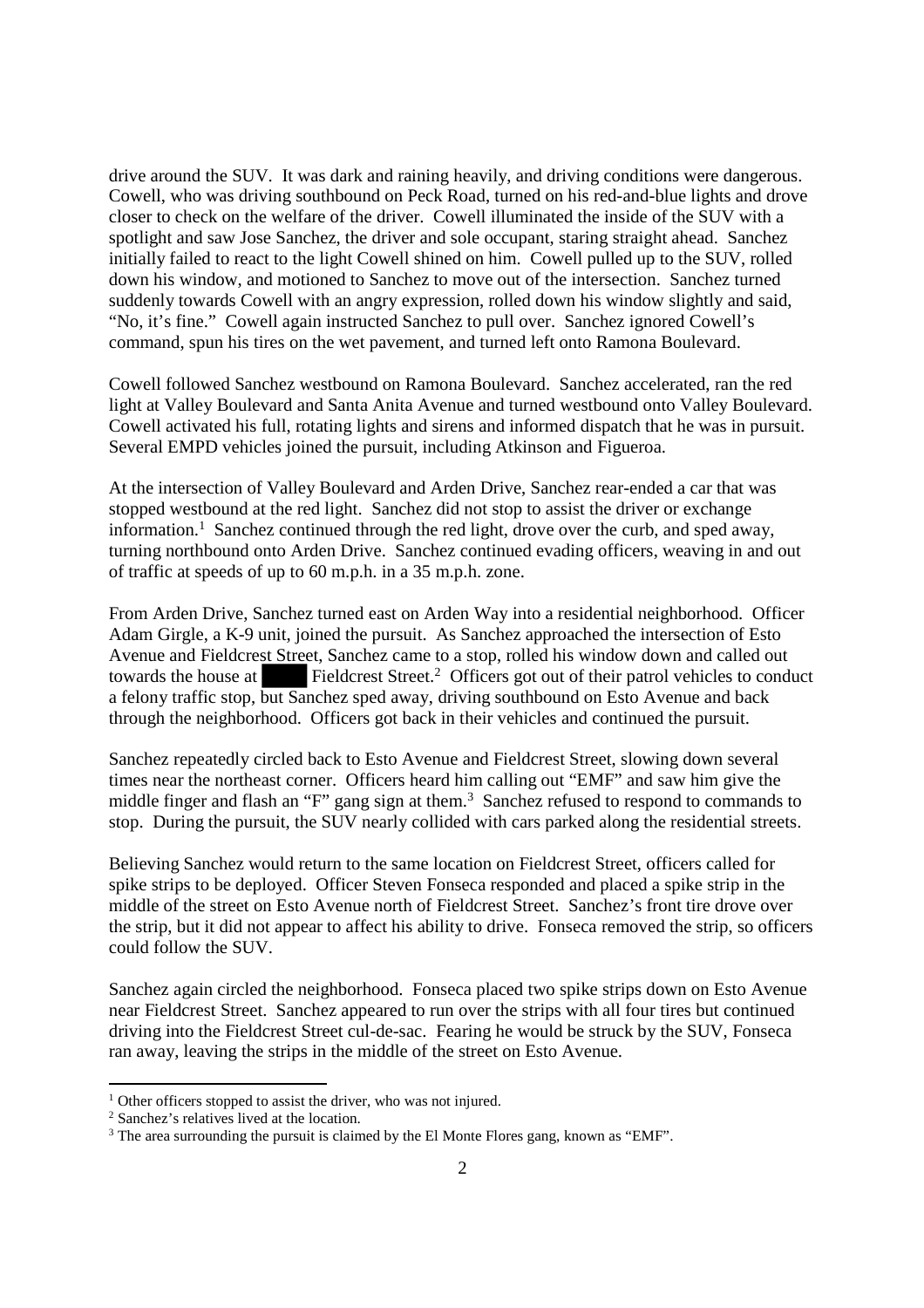Cowell saw the spike strips ahead of him and stopped his patrol vehicle north of the cul-de-sac along the east curb of Esto Avenue. Atkinson drove around the strips and stopped his vehicle just inside the opening of the cul-de-sac, partially blocking the exit. Figueroa parked behind Atkinson's vehicle on Esto Avenue, further blocking Sanchez's escape path. Girgle parked facing southbound on Esto Avenue behind Cowell's vehicle.

Sanchez briefly stopped his SUV along the north curb in front of Fieldcrest Street and yelled at people who had come out of the house. Sanchez then continued driving slowly, clockwise around the cul-de-sac, until his SUV pointed directly towards the officers' vehicles blocking his exit. Several cars were parked on both sides of the street around the cul-de-sac, which further limited Sanchez's ability to escape.

Atkinson got out of his patrol vehicle and stood behind his driver's side door for cover. Figueroa exited his vehicle and stood behind Atkinson, while Kearney stood on the passenger side of Atkinson's vehicle. Officers repeatedly ordered Sanchez to stop and get out of his car. Instead of complying with officers' commands, Sanchez revved his engine and accelerated directly towards Atkinson's patrol car. Fearing they or other officers would be struck by Sanchez's SUV, Atkinson, Figueroa and Kearney opened fire as Sanchez drove towards them.

Sanchez was struck by gunfire several times. The SUV came to rest against the northeast curb of Fieldcrest Street and Esto Avenue near the driver's side door of Atkinson's patrol vehicle. Cowell approached the SUV with his weapon drawn, determined that Sanchez was unresponsive, and placed the SUV in park. Paramedics were called and arrived shortly thereafter. Sanchez was pronounced dead at the scene at 9:44 p.m.



Photo looking east from Esto Avenue into the Fieldcrest Street cul-de-sac.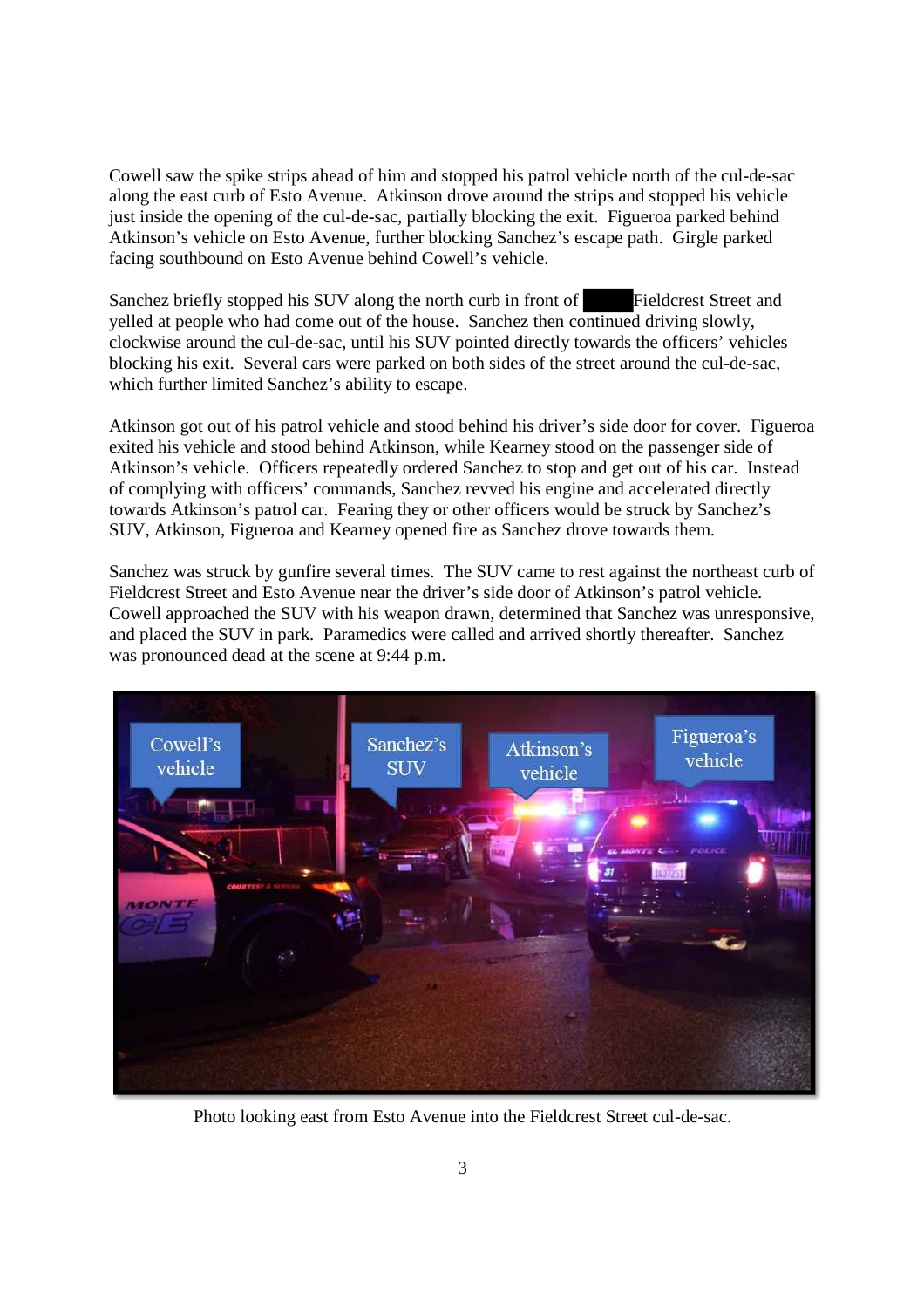

Photo looking towards the northeast corner of Esto Avenue and Fieldcrest Street.



Scene Diagram.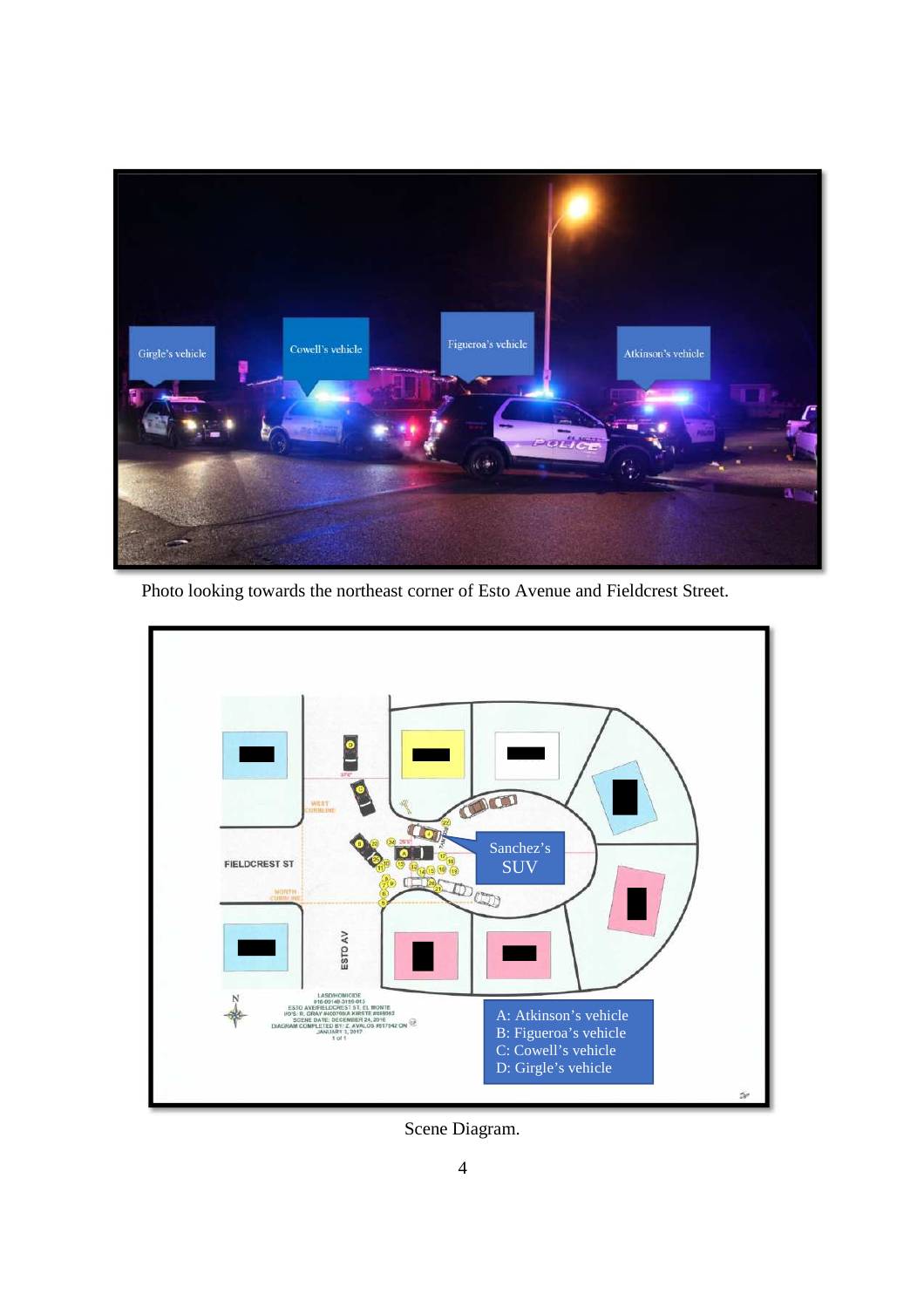#### **Witness Statements**

#### **Statement of Officer Cody Cowell**

Cowell told investigators that on the evening of December 23, 2016, he was driving southbound on Peck Road, when he observed an SUV stopped northbound in the middle of the intersection of Peck Road and Ramona Boulevard, blocking traffic. Concerned that the SUV was going to cause an accident or be hit by cross-traffic, Cowell drove next to the SUV to check on the welfare of the driver. Cowell said he did not know whether Sanchez was under the influence or had some other problem. Cowell instructed him to pull into a parking lot. Instead of following Cowell's instructions, Sanchez suddenly turned left, westbound on Ramona Boulevard, spinning his tires on the wet pavement. Cowell followed Sanchez through the intersection. Sanchez accelerated to approximately 60 m.p.h. along Ramona Boulevard.

At the intersection of Ramona Boulevard and Valley Boulevard, the SUV suddenly turned right onto Valley Boulevard on a red light, forcing cross-traffic to stop. Cowell feared that Sanchez was going to cause an accident or hit pedestrians in crosswalks. Cowell activated his full, rotating lights and sirens and announced he was in pursuit.

Sanchez continued speeding and weaving in and out of traffic. At Valley Boulevard and Santa Anita Avenue, Sanchez ran a red light and continued westbound on Valley Boulevard. At the intersection of Valley Boulevard and Arden Drive, Sanchez rear-ended a car stopped at the red light. Sanchez did not stop after the collision, ran the red light and turned right onto Arden Drive. Sanchez turned into a residential neighborhood.

As Sanchez approached Esto Avenue and Fieldcrest Street, he slowed his SUV and then came to a complete stop. Cowell thought that Sanchez might try to get out and run. Cowell could hear Sanchez yelling at people in the driveway of the residence at the corner of Esto Avenue and Fieldcrest Street. Instead of getting out, Sanchez drove away and circled the neighborhood. Cowell realized that Sanchez was familiar with the area, which Cowell knew was gang territory, and became concerned about the possibility of an ambush. Cowell requested spike strips and an additional unit to join the pursuit.

Officers followed Sanchez back to Esto Avenue, where he slowed down near the corner and called out again. Cowell opened his car door to try to hear what Sanchez was saying and heard officers giving Sanchez commands to stop and get out of his car. Cowell saw Sanchez give him the middle finger, yell expletives, and make an "F" gang sign (representing "El Monte Flores"). Sanchez sped away southbound on Esto Avenue and circled the neighborhood.

When they returned to the area the final time, Cowell believed the SUV drove over spike strips, but it continued driving. Fearing that he would drive over the spike strips and disable his own vehicle, Cowell stopped north of the cul-de-sac on Esto Avenue. Atkinson and Figueroa drove around Cowell's vehicle and parked near the opening of the cul-de-sac, partially blocking the exit.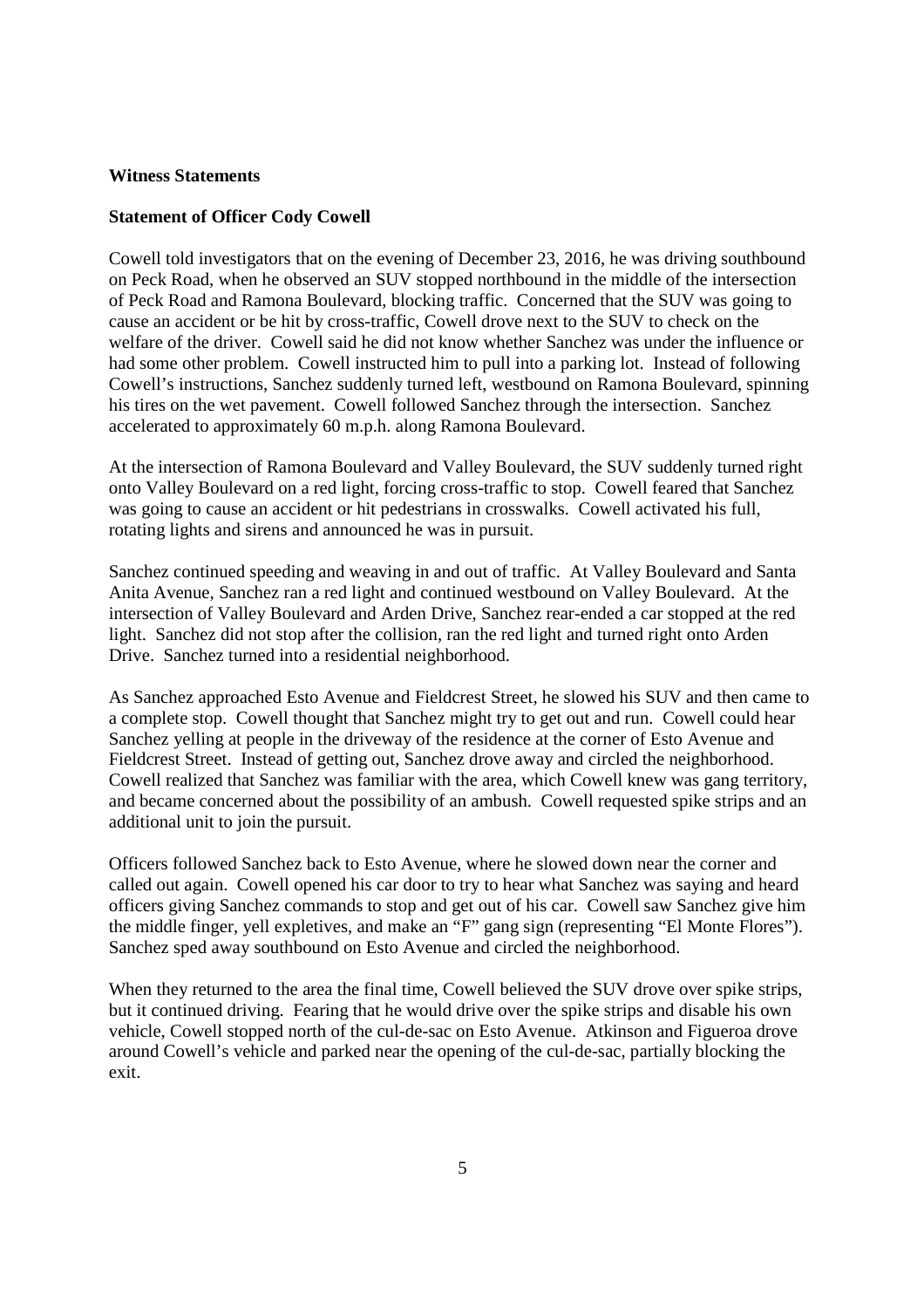Cowell saw Atkinson get out and stand behind his open driver's side door for cover. Figueroa exited his vehicle and stood behind Atkinson's left side. Kearney got out and moved to the passenger side of Atkinson's vehicle. Cowell exited his patrol car and stood near Figueroa. Sanchez drove slowly along the north side of Fieldcrest Street and continued clockwise around the cul-de-sac. Cowell said he did not believe that Sanchez was going to stop or surrender, given his behavior throughout the pursuit. Sanchez leaned his head out of his window and cursed at officers as they gave him commands to stop and get out of the SUV. Cowell saw people standing in the front yard of the corner house on Fieldcrest Street and Esto Avenue.

Cowell believed that Sanchez was going to try to drive on either side of Atkinson's police vehicle. Cowell was concerned that Kearney, who was standing alone on the passenger side, would not have any cover if Sanchez got out armed with a gun, so he decided to reposition himself near Kearney. As Cowell was running around the rear bumper of Atkinson's vehicle, he heard Sanchez's SUV accelerate, followed by ten to 15 rounds of gunfire. Sanchez's SUV came to a stop with the passenger tire against the curb on Fieldcrest Street.

Cowell approached Sanchez's SUV with his weapon drawn and saw that Sanchez had been shot and was unresponsive. Cowell reached into the SUV and placed it in park. Cowell smelled the strong odor of beer from inside the SUV.

#### **Statement of Officer Jared Atkinson**

Atkinson was on uniformed patrol when he heard Cowell broadcast a traffic stop that turned into a pursuit. He joined the pursuit near Valley Boulevard and Valley Circle as the number two vehicle. At the intersection of Valley Boulevard and Arden Drive, he saw the SUV collide into another vehicle, drive up over the curb, and turn right onto Arden Drive.

At the end of the pursuit, spike strips were deployed in the middle of the street on Esto Avenue. The SUV drove over them, turned onto Fieldcrest Street and stopped in front of the corner house. Atkinson followed the SUV and stopped at the entrance of Fieldcrest Street. Atkinson got out of his vehicle as people came out of the corner residence. Sanchez yelled at the people, then continued driving into the cul-de-sac, made a U-turn and stopped briefly.

Atkinson repeatedly gave Sanchez commands to turn off the car and get out. Sanchez yelled "Fuck you" at him several times, then accelerated his SUV directly towards Atkinson, who was standing behind his open, driver's side door. Sanchez looked in his direction. Atkinson heard the SUV's engine rev and the tires trying to gain traction on the wet pavement. Atkinson believed that Sanchez was either going to ram him or attempt to squeeze his SUV through the opening between the patrol car and a car parked along the north curb of Fieldcrest Street. When Sanchez was travelling towards him about one to two car lengths away, Atkinson tried to step back to escape but realized the SUV was coming too fast for him to get out of the way. Atkinson believed he was going to get hit by the SUV, so he fired his duty weapon two to three times towards the driver's side windshield until his gun malfunctioned. Atkinson heard other officers shoot at the same time. The SUV continued moving forward a few feet and then stopped.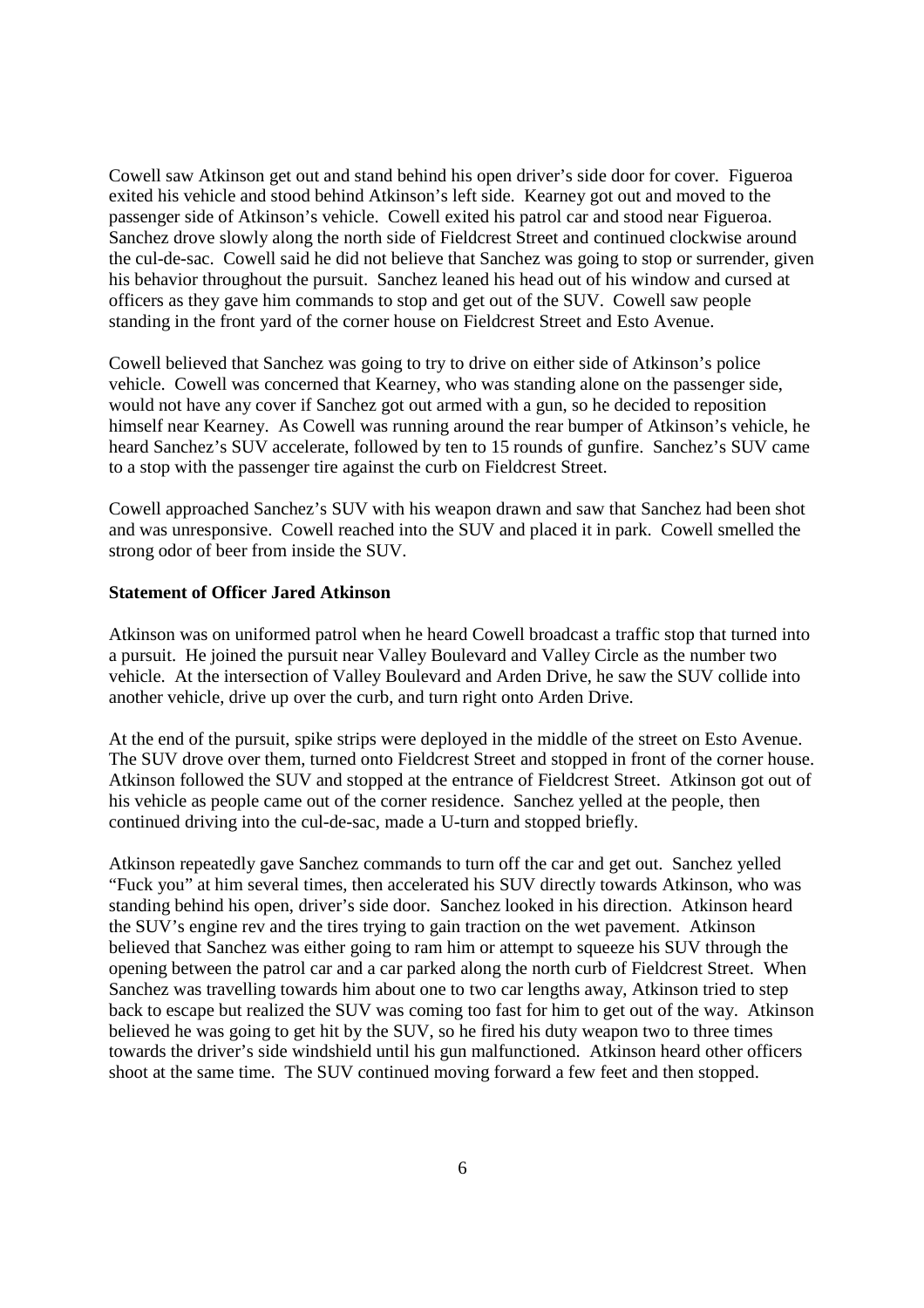#### **Statement of Officer Aldair Figueroa**

On the night of the incident, Figueroa was in uniform, driving a marked black and white vehicle. Kearney was his partner. Figueroa heard Cowell broadcast a traffic stop, which turned into a pursuit. Figueroa joined the pursuit near Santa Anita Avenue and Valley Boulevard.

At the end of the pursuit, Sanchez turned left into the Fieldcrest Street cul-de-sac and stopped his SUV. Atkinson parked behind the SUV and got out of his vehicle. Figueroa parked behind Atkinson. Other officers parked behind them on Esto Avenue. As Figueroa walked towards Atkinson's vehicle, Sanchez made a U-turn and continued driving around the cul-de-sac until his SUV faced Atkinson's vehicle. Figueroa stood on Atkinson's left behind Atkinson's open, driver's side door for cover. Figueroa and Atkinson had their weapons drawn.

Figueroa heard officers give Sanchez several commands to stop. Sanchez was yelling towards a residence and was unresponsive to the officers' commands. Sanchez's window was down, and he yelled "Fuck you" at the officers as he continued driving slowly towards them. When the SUV was approximately one car length away, Sanchez accelerated towards Figueroa and Atkinson. Figueroa said there was not enough space for the SUV to pass where they were standing. Figueroa believed Sanchez was going to run him and Atkinson over, so he fired his duty weapon at Sanchez four to six times as he took several steps back. Atkinson fired as well. The SUV came to a stop within a foot of Atkinson's vehicle's front door.

#### **Statement of Officer Nicholas Kearney**

Kearney told investigators he was working with his partner, Figueroa, in a marked black and white vehicle, when they joined the pursuit near Valley Boulevard and Santa Anita Avenue. Kearney saw the SUV collide into the rear of a car at the intersection of Valley Boulevard and Arden Drive, drive up over the curb and turn right onto Arden Drive.

The pursuit continued into a residential area, where Sanchez attempted to communicate with people at a house on Esto Avenue several times. The first time, Kearney exited his vehicle to assist Cowell with a felony stop. Officers ordered Sanchez to exit the SUV. Sanchez did not comply, yelled "Fuck you" at them, and continued circling the neighborhood. Kearney heard a supervisor request a spike strip. Kearney believed that the SUV may have driven over the strip when they returned to the area, but it continued driving.

Officers pursued the SUV to the same location where spike strips were deployed again. This time, Sanchez turned into the cul-de-sac. Figueroa parked at the intersection of Fieldcrest Street and Esto Avenue behind Atkinson's car. Kearney went to the passenger side of Atkinson's car and opened the door for cover. Sanchez drove forward and made a clockwise U-turn until the SUV was directly facing the officers. Kearney gave Sanchez verbal commands to stop. Sanchez responded, "Fuck you," and drove towards them at five to ten m.p.h.

As the SUV approached, Kearney shut Atkinson's passenger door and moved behind the vehicle to try to give Sanchez room to drive past him. Instead of driving in Kearney's direction, Sanchez drove towards the driver's side of Atkinson's car. Kearney moved back to the passenger side of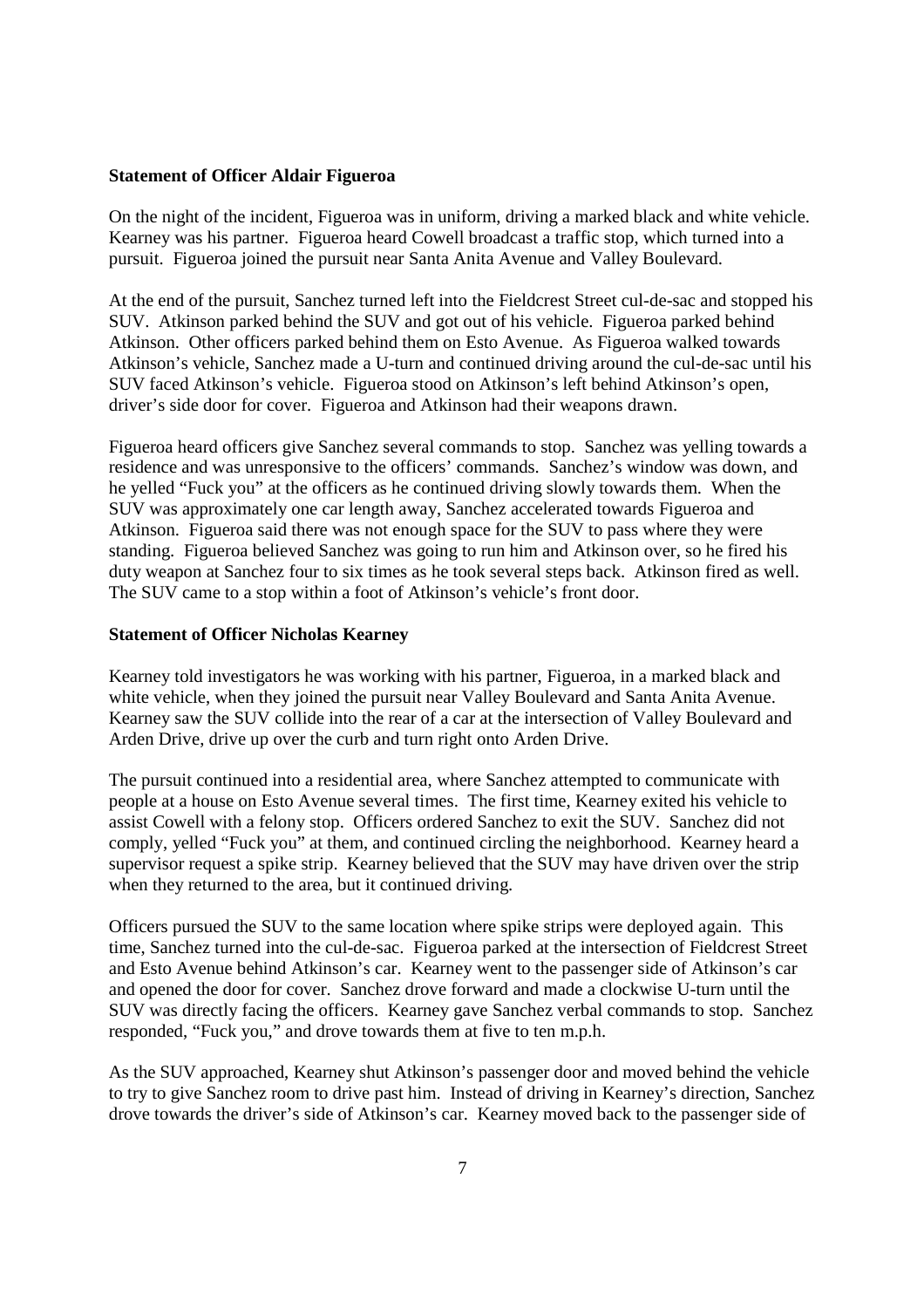Atkinson's vehicle. When the SUV was ten to 15 feet away, Kearney gave Sanchez commands to stop. Sanchez looked at Kearney, gave him the middle finger and said, "Fuck you!" Kearney saw the SUV accelerate towards the driver's side of Atkinson's vehicle, where Kearney knew officers were standing. Fearing for the safety of other officers as well as himself, Kearney fired his duty weapon towards the SUV. Kearney heard other officers fire at the same time. The SUV continued forward then stopped.

#### **Statement of Officer Steven Fonseca**

Fonseca was on uniformed patrol in a marked police vehicle on the night of the incident. Fonseca heard Cowell initiate a traffic stop and announce that he was in pursuit. Fonseca joined the pursuit as the fifth or sixth police vehicle. During the pursuit, Fonseca heard an officer request spike strips, so he set one up on Esto Avenue north of Fieldcrest Street and hid between parked cars. A woman<sup>4</sup> exited the corner residence and asked Fonseca what was going on. Fonseca told her to go back inside, and she complied.

Fonseca said the SUV drove over the spike strip with its front passenger tire but did not stop. Fonseca removed the strip, so the officers could pass. Fonseca heard a second request for spike strips, and he placed two strips down in the same location. The SUV drove over the strips with all four tires and turned into the Fieldcrest Street cul-de-sac. Fonseca tried to pull the spike strips back from Esto Avenue to allow officers to drive past. Sanchez stopped and looked directly at Fonseca, then yelled towards the corner house from his open window. Several people came out of the house. Fonseca heard Sanchez say to them, "Look at what you made me do!" Fonseca took cover behind a van parked in front of the residence.

While other officers positioned themselves to make a felony stop of the SUV, Fonseca heard Sanchez tell them to "Fuck off." Sanchez made eye contact with Fonseca as he drove forward into the cul-de-sac. Fonseca feared for his own safety, since he did not know if Sanchez was armed or intended to hit him with the SUV. Fonseca ran and took cover behind a vehicle further inside the cul-de-sac.

Sanchez made a U-turn clockwise in the cul-de-sac. Sanchez screamed "Fuck you" at officers several times. Fonseca heard officers telling Sanchez to stop. Sanchez stopped his SUV facing the officers from approximately one car length away. Fonseca heard the SUV's engine rev and saw the SUV accelerate directly towards officers standing next to a police car. Fonseca said he heard approximately ten to 15 gunshots.

## **Statement of Officer Adam Girgle**

On the night of the incident, Girgle was on patrol in a black and white police vehicle with his K-9 partner. At around 9:30 p.m., he heard Cowell announce that he was in pursuit. Girgle joined the pursuit near Valley Boulevard and Arden Drive.

Girgle observed the SUV enter the cul-de-sac at Fieldcrest Street, drive along the north curb, and stop in front of Fieldcrest Street. Girgle saw Sanchez waiving and yelling at the residents.

<sup>4</sup> This woman was likely Cirila M.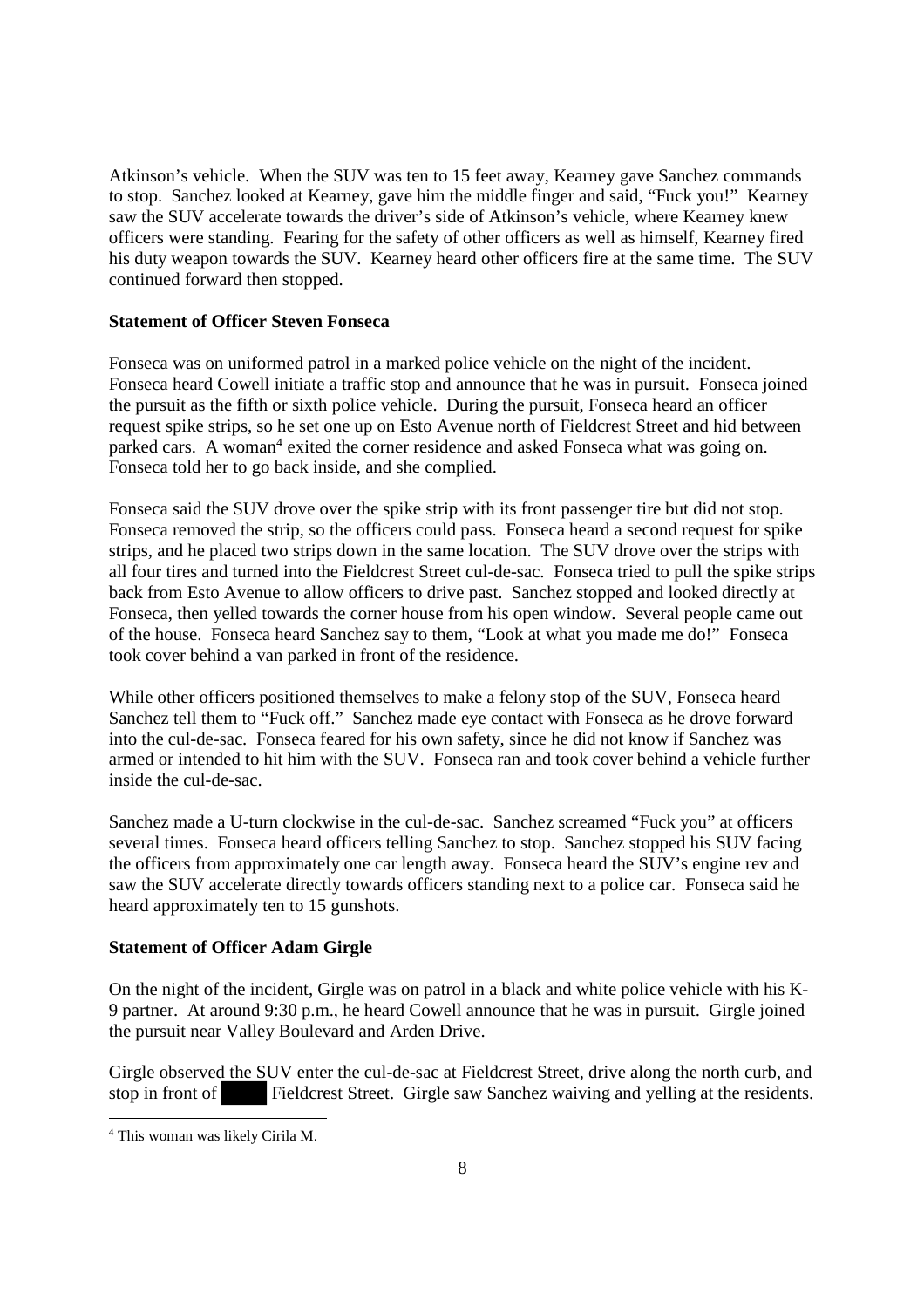Girgle saw several police vehicles blocking the cul-de-sac behind the SUV. Girgle parked his police car along Esto Avenue and got out, in case he needed to deploy the K-9.

Girgle saw the SUV drive forward and turn around in the cul-de-sac, until it was facing the officers standing near their police cars. Girgle heard the SUV's engine rev and the tires slip on the wet pavement. Girgle saw the SUV drive directly toward Atkinson's patrol car. Officers fired at the SUV when it was approximately two car lengths away from them. The SUV finally stopped when its front tire hit the north curb. Girgle and Cowell approached the SUV. Cowell reached into the SUV and placed it in park.

#### **Statement of Cirila M.**

Investigators interviewed Cirila M., Sanchez's paternal aunt, who lived at Fieldcrest Street. She said that Sanchez had lived with her at that location several years prior. On the evening of the incident, her family was gathered at the house for her husband's funeral. At about 7:40 p.m. that evening, Sanchez called and told her that he was coming to stay with her. Sanchez said he was having problems at work and with his wife, "Connie". Cirila M. said that when she called him back between 8:00 p.m. and 8:40 p.m., he told her he would be there in about ten minutes. Cirila M. said that Sanchez did not sound drunk.

Cirila M. heard police sirens outside her house. Cirila M. called Sanchez's phone, but he did not answer. Cirila M. said her neighbors told her that Sanchez was outside yelling for help. Cirila M. said she went outside to the backyard and then to her front yard. Cirila M. initially told investigators that when she went to the front of her house, she saw Sanchez make a U-turn in the cul-de-sac and the officers shot him "without giving him a chance."

Later in the interview, Cirila M. said that before she saw Sanchez drive into the cul-de-sac, she saw an officer tying yellow tape from a light post in her front yard to a police car. Cirila M. asked the officer what was going on, and he told her to go back inside. Cirila M. told investigators that the officers were "trying to trap him."<sup>5</sup> She said that when the officer was tying the yellow tape, other officers had already "closed" the north end of Fieldcrest Street and Esto Avenue. Cirila M. said that about two minutes passed between the time she went inside after speaking with the officer, and when she came back outside and saw Sanchez driving in front of her house. When she saw Sanchez, she told him "not to do anything."

At the end of the interview, Cirila M. acknowledged that she saw Sanchez drive into the cul-desac from Esto Avenue, make a complete a U-turn at the end of the cul-de-sac, and turn his SUV back towards the officers. Cirila M. said that the officers had their guns pointed at Sanchez the entire time he made the U-turn. Cirila M. said that the officers did not shoot at Sanchez until his SUV was within three to four feet of them. Cirila M. said she did not hear the officers say anything to Sanchez before shooting him.

<sup>&</sup>lt;sup>5</sup> Girgle stated that he tied the yellow crime scene tape after the shooting incident. Cowell also stated that the crime scene tape was placed after the shooting occurred.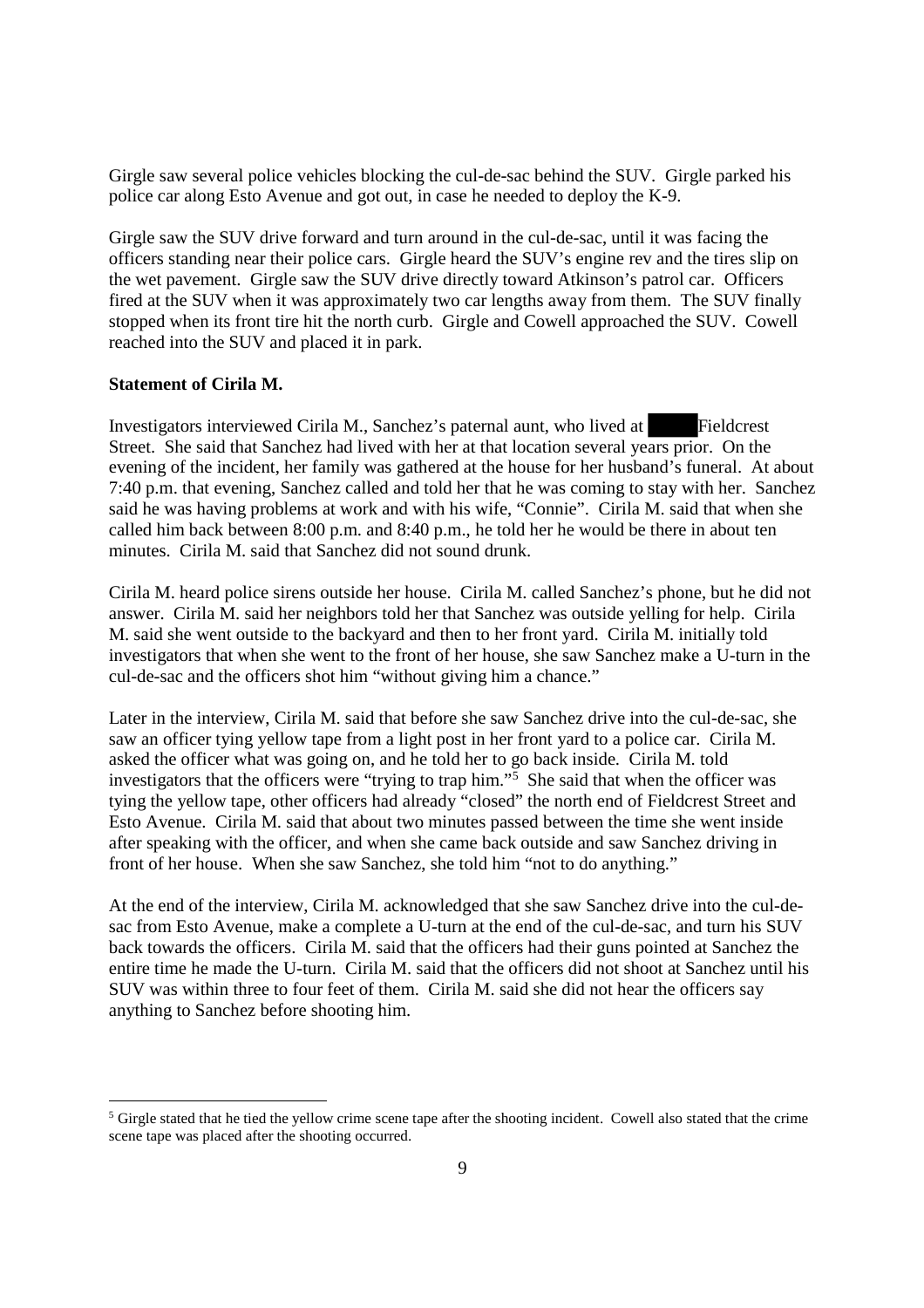#### **Statement of Dominique S.**

Investigators contacted Dominique S., who identified herself as Sanchez's wife. Dominique S. said that she had last seen Sanchez on December 23, 2016, at approximately 8:00 p.m. at their residence. Sanchez had been drinking, and they were involved in an argument. Sanchez left to go to his family's house in El Monte.

#### **Statement of Greg O.**

On the night of the incident, Fonseca interviewed witness Greg O. Greg O. saw a man drive by a few times that night followed by police. Greg O. saw the man drive into the cul-de-sac with a flat tire, turn around, and then drive out of his sight. Greg O. said the man "didn't look happy" and looked like he was yelling. Greg O. heard officers ordering the driver to comply and then heard several gunshots.

#### **Other Evidence**

Several opened cans of Coors light beer were recovered from the front passenger seat and floorboard of the SUV.

### **Video Evidence**

#### **Mike M. Video**

Mike M. provided cell phone video of the incident to investigators. At the beginning of the video, five black and white patrol cars with lights and sirens activated drive slowly southbound on Esto Avenue towards Fieldcrest Street. A female voice asks, "Did he get out?" A male voice responds, "No, he's still driving." A woman walks closer to the street as the police vehicles continue to drive slowly along Esto Avenue. The video zooms in towards the northeast corner of Esto Avenue and Fieldcrest Street. A civilian vehicle turns left onto Fieldcrest Street with its headlights illuminated. The woman says, "He went in."

The video becomes blurry. In the distance, a male voice says, "Put your hands up!" Another male voice yells, "Fuck you!" The man videotaping tells the woman, "Get over here, now." In the foreground, headlights move slowly westward on Fieldcrest Street towards Esto Avenue. Several male voices can be heard yelling. The woman in the video says, "They're going to shoot him!" An engine revs in the distance, and a male voice screams, "No! No! Get back! Get back!" followed by several gunshots. The man videotaping says, "Yeah, they killed him." Several male voices can be heard shouting, "Get inside! Get back in the house!"

#### **Jon M. Video**

On the night of the incident, Jon M. provided a cell phone video to local news media.<sup>6</sup> In the video, several police vehicles can be seen in the distance with their overhead, red-and-blue

<sup>6</sup> KTLA and KNBC Los Angeles aired the video footage, which can be viewed on their respective websites. https://ktla.com/2016/12/23/1-man-shot-by-el-monte-police-after-slow-speed-pursuit/;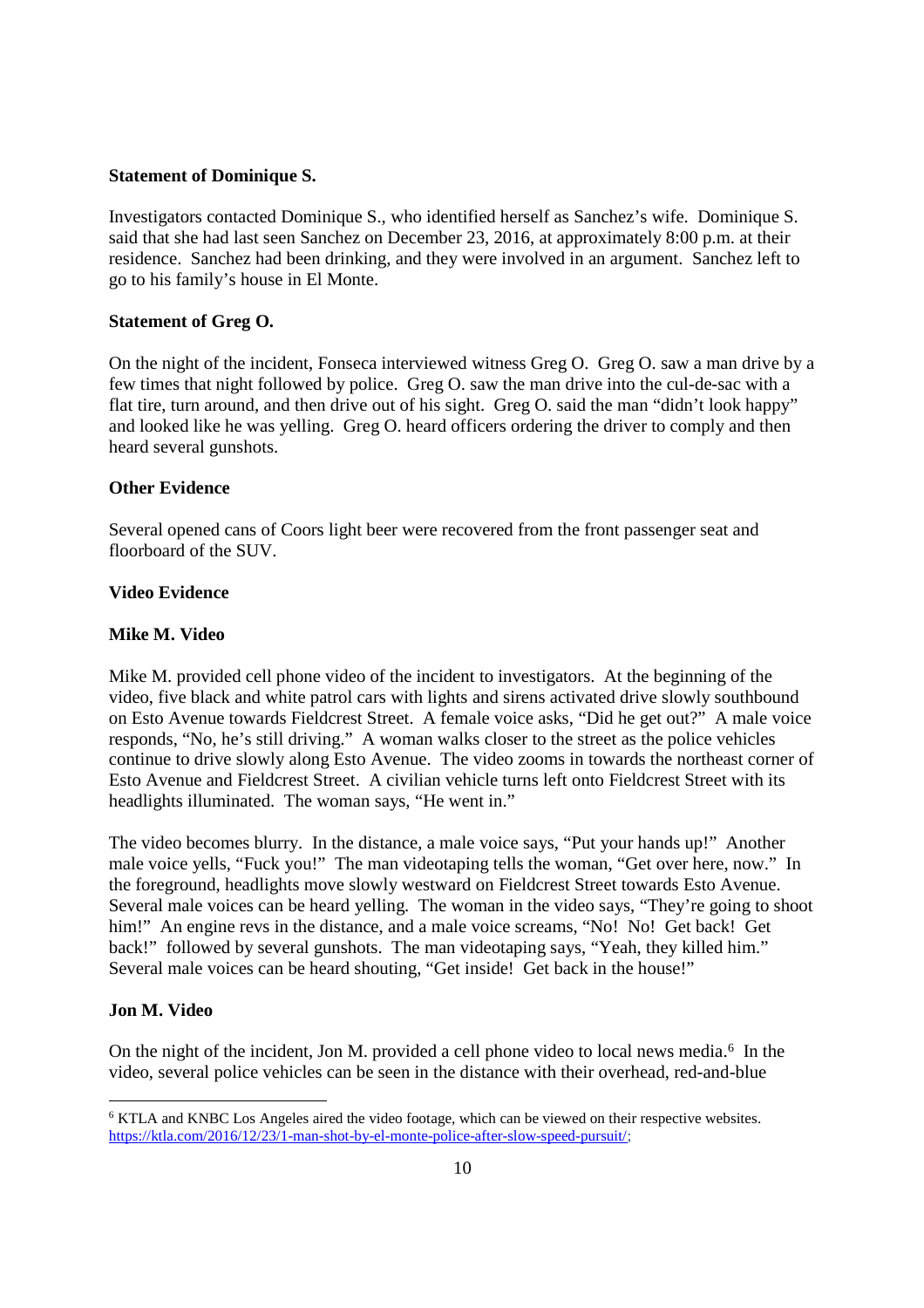flashing lights activated. A male voice yells something unintelligible, followed by gunshots. Other male voices yell for people to get inside.

#### **Autopsy and Toxicology Reports**

On December 27, 2016, Dr. Ogbonna Chinwah of the Los Angeles County Department of the Medical Examiner-Coroner conducted an autopsy of Sanchez. Dr. Chinwah noted six gunshot wounds and recovered three, large-caliber, metal jacketed projectiles from his body.<sup>7</sup> Dr. Chinwah determined that the cause of death was multiple gunshot wounds, five being fatal.

Blood samples taken during the autopsy were analyzed by the LASD forensic laboratory. Sanchez's blood tested positive for methamphetamine. Sanchez's blood alcohol concentration (B.A.C.) was found to be between .17% and .217%.

## **Ballistic Evidence**

LASD Firearms Examiner Ivan Chavez recovered Atkinson's, Kearney's and Figueroa's duty weapons on the night of the incident. Atkinson's duty weapon was a Heckler and Koch .45 caliber semiautomatic pistol. When his weapon was recovered, it had nine of 13 rounds remaining. Kearney's duty weapon was a Heckler and Koch .45 caliber semiautomatic pistol. When his weapon was recovered, it had six of 13 rounds remaining. Figueroa's duty weapon was a Springfield Armory .45 caliber semiautomatic pistol. When his weapon was recovered, it had six of 14 rounds remaining.

Nineteen .45 caliber cartridge cases were recovered at the scene. One fired bullet was recovered from the passenger seat of the SUV. Two fired bullets were recovered on the pavement at the scene. One fired bullet was recovered from the SUV during the impound inspection.<sup>8</sup>

Chavez completed a forensic comparison of each of the officers' weapons and the three projectiles recovered from Sanchez's body during the autopsy. Chavez determined that three projectiles recovered during the autopsy were fired from Kearney's duty weapon. Chavez determined that the bullet recovered from the SUV's passenger seat was fired from Figueroa's duty weapon. Chavez determined that one of the bullets recovered from the pavement was fired from Figueroa's duty weapon. Chavez could not conclusively determine whether the second bullet recovered from the pavement was fired from Atkinson's or Kearney's duty weapon.

## **LEGAL ANALYSIS**

A police officer may use reasonable force to effect the arrest, to prevent escape, or to overcome resistance of a person the officer has reasonable cause to believe has committed a crime. Penal Code section 835a. When acting under Penal Code section 196, an officer "'may use all the

https://www.nbclosangeles.com/news/local/Suspected-DUI-Driver-Fatally-Shot-by-El-Monte-Police-408140675.html.

 $\sqrt{7}$  During the autopsy, Dr. Chinwah also recovered a round, lead fragment that was determined to not be a bullet fragment.

<sup>8</sup> Since it was raining heavily, ballistics evidence may have washed away from the scene.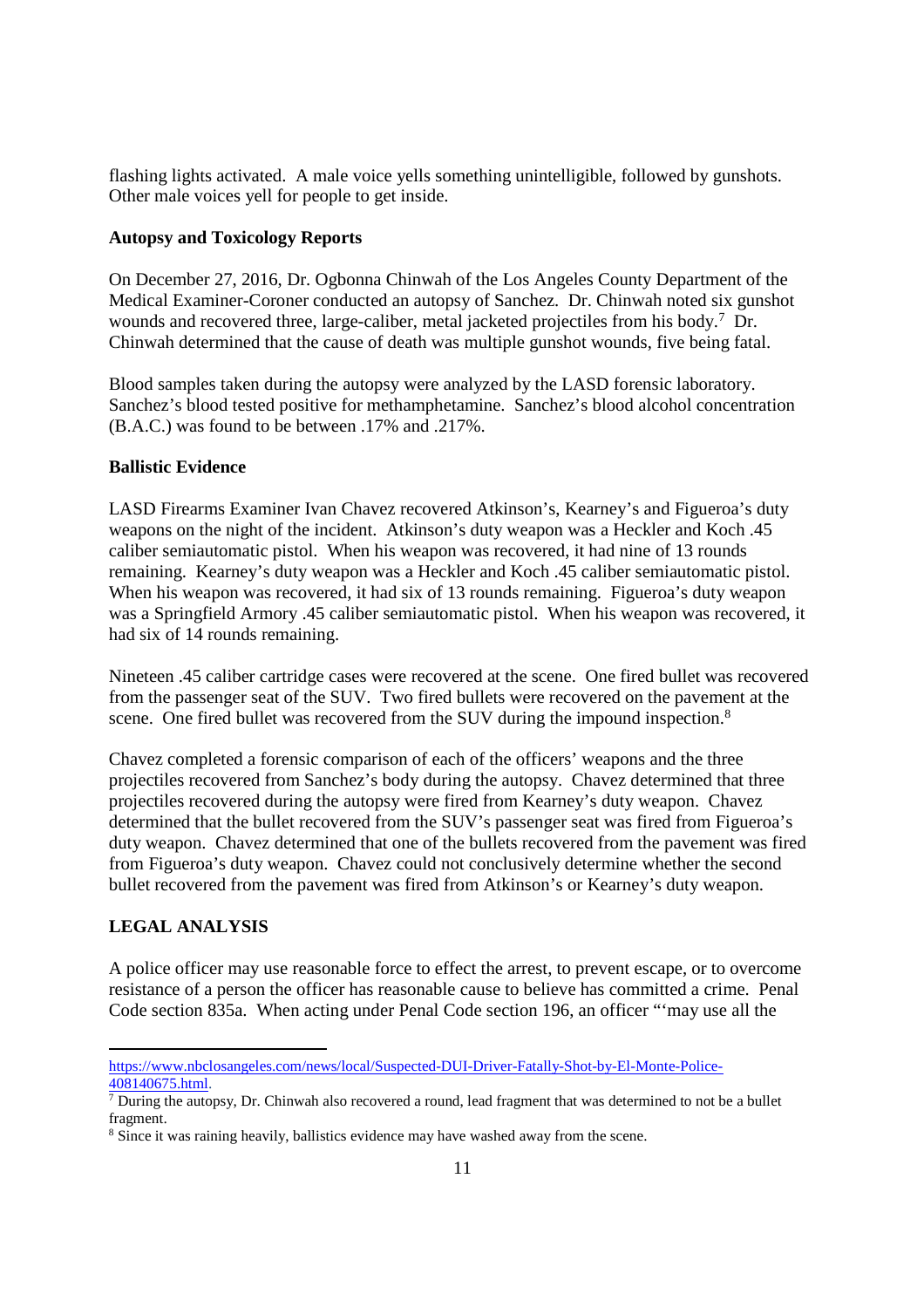force 'that appears to him as a reasonable man to be necessary to overcome all resistance, *even to the taking of life,'* … the resistance must be such as appears to the officer likely to inflict great bodily injury upon himself or those acting with him." *People v. Mehserle* (2012) 206 Cal.App.4th 1125, 1146 (quoting *People v. Bond* (1910) 13 Cal.App.175, 189-190). The officer may use no more force than would appear necessary to him as a reasonable person. *People v. Mehserle* (2012) 206 Cal.App.4th 1125, 1147.

A killing of a suspect by a law enforcement officer is lawful if it was: (1) committed while performing a legal duty; (2) the killing was necessary to accomplish that duty; and (3) the officer had probable cause to believe that (a) the decedent posed a threat of serious physical harm to the officer or others, or (b) that the decedent had committed a forcible and atrocious crime. CALCRIM No. 507; Penal Code section 196. A forcible and atrocious crime is one which threatens death or serious bodily harm. *Kortum v. Alkire* (1977) 69 Cal.App.3d 325, 333. An officer has "probable cause" in this context when he knows facts which would "persuade someone of reasonable caution that the other person is going to cause serious physical harm to another." CALCRIM No. 507. The prosecution has the burden of proving beyond a reasonable doubt that a killing was not justified. CALCRIM Nos. 505, 507.

California law permits any person, including police officers, to use deadly force in self-defense or in the defense of others, and, if someone dies as a result, this is a "lawful excuse" which precludes a conviction for murder. Penal Code sections 197, 198; CALCRIM No. 505. This defense is available if the killer actually and reasonably believed that he or others were in imminent danger of great bodily injury or death. Penal Code section 197; CALCRIM No. 505; *see also People v. Randle* (2005) 35 Cal.4th 987, 994 (overruled on another ground in *People v. Chun* (2009) 45 Cal.4th 1172, 1201); *People v. Humphrey* (1996) 13 Cal.4th 1073, 1082. In protecting himself or another, a person may use all the force which he believes reasonably necessary and which would appear to a reasonable person, in the same or similar circumstances, to be necessary to prevent the injury which appears to be imminent. CALCRIM Nos. 505, 3470. Actual danger is not necessary to justify the use of deadly force in self-defense; if the person's beliefs were reasonable, the danger does not need to have actually existed. CALCRIM Nos. 505, 3470. The prosecution has the burden of proving beyond a reasonable doubt that the killer did not act in self-defense. *Id*.

The use of deadly force by an officer to terminate a dangerous, high-speed vehicle pursuit that threatens the lives of innocent bystanders does not violate the Fourth Amendment right against unreasonable seizures. *Plumhoff v. Rickard* (2014) 572 U.S. 765, 776 (citing *Scott v. Harris* (2007) 550 U.S. 372, 386); *see also Mullenix v. Luna* (2015) 136 S.Ct. 305, 310.

Despite dangerous, dark and wet driving conditions, Sanchez evaded police for nearly twenty minutes, driving erratically at speeds of up to 50 to 60 m.p.h. in a 35 m.p.h. zone. During the pursuit, Sanchez ran several red lights and stop signs, forcing other traffic to yield. Sanchez rear-ended a vehicle but failed to stop to render aid or exchange information with the driver. Although he was obviously being followed by several marked, black and white police vehicles with their forward-facing lights and sirens activated, Sanchez repeatedly failed to stop. Throughout the pursuit, Sanchez's erratic driving placed the public, as well as the pursuing officers, in danger of bodily injury or death.<sup>9</sup>

<sup>9</sup> During the pursuit, an EMPD officer was involved in a traffic collision at Valley Mall and Santa Anita Avenue.